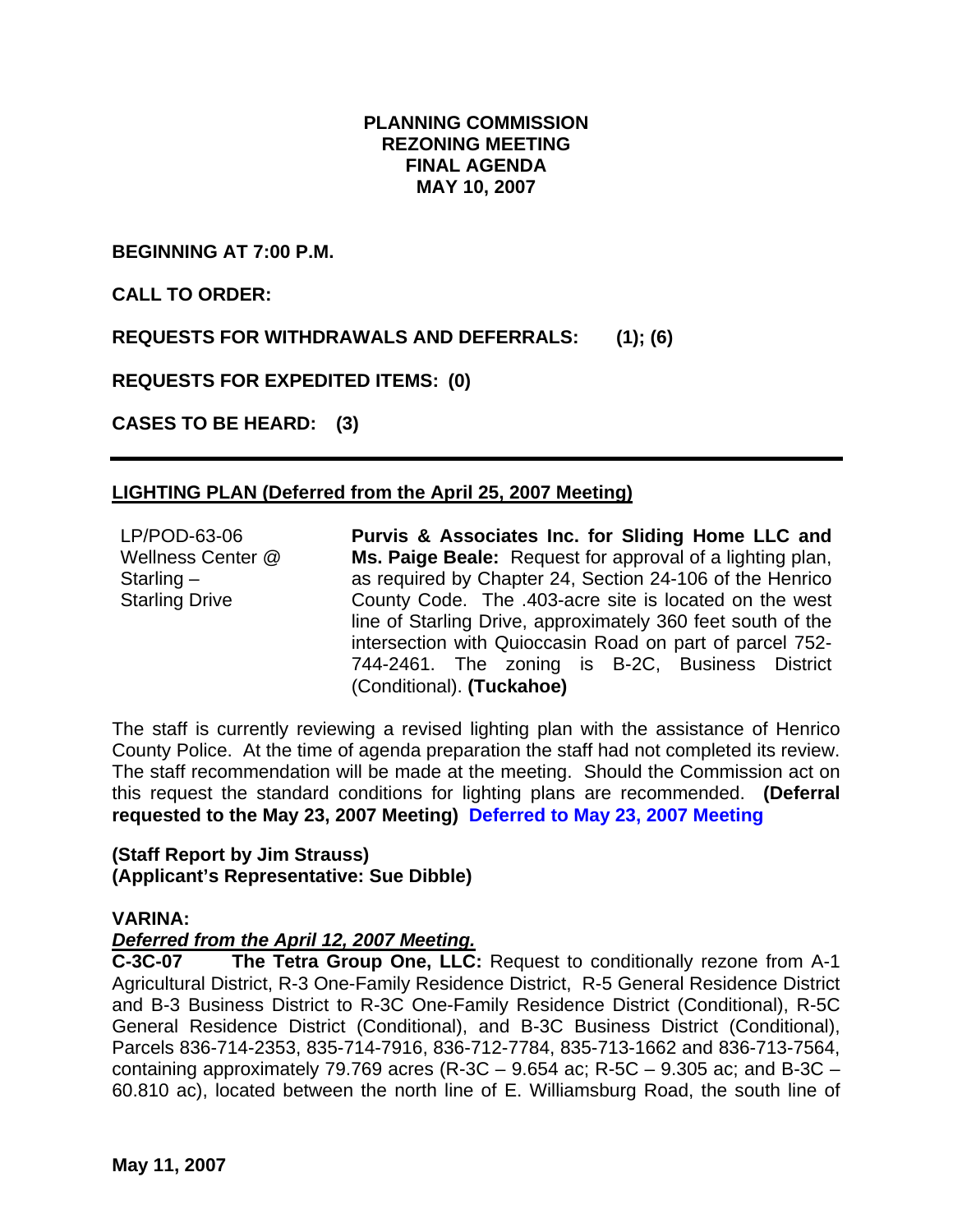Old Williamsburg Road, the east line of Dry Bridge Road and the west line of Old Memorial Drive. The applicant proposes a mixture of uses including a single-family development, age-restricted multi-family dwelling units, and general business. The R-3 District allows a minimum lot size of 11,000 square feet and a maximum gross density of 3.96 units per acre. The R-5 District allows a maximum gross density of 14.52 units per acre. The uses will be controlled by zoning ordinance regulations and proffered conditions. The Land Use Plan recommends Suburban Residential 2, 2.4 to 3.4 units net density per acre, Office and Environmental Protection Area. The site is in the Airport Safety Overlay District. **Staff – Lee Tyson (Deferral requested to the June 14, 2007 Meeting) Deferred to the June 14, 2007 Meeting**

## *Deferred from the April 12, 2007 Meeting.*

**C-4C-07 Todd M. Lynn for Twin Oaks Business Park, LLC:** Request to conditionally rezone from A-1 Agricultural District to O-2C Office District (Conditional), Parcel 814-710-0782, containing 2.505 acres, located at the northwest intersection of Glen Alden Drive and Charles City Road (Garden City subdivision). The applicant proposes a warehouse with limited office. The uses will be controlled by zoning ordinance regulations and proffered conditions. The Land Use Plan recommends Planned Industry. The site is in the Airport Safety Overlay District. **Staff – Tom Coleman (Withdrawn by Applicant) Withdrawn by Applicant** 

## **FAIRFIELD:**

None.

## **THREE CHOPT:**

## *Deferred from the April 12, 2007 Meeting.*

**C-15C-07 Andrew M. Condlin for West Broad Village, LLC and West Broad Village II, LLC:** Request to amend proffered conditions accepted with Rezoning Case C-12C-06, on Parcel 742-760-7866, located on the south line of West Broad Street (U.S. Route 250), north of Three Chopt Road, at the I-64 Interchange. The applicant proposes to amend Proffer 16 to increase the number of apartments for lease from 250 to 350 units. The total number of all residential unit types (884) would remain unchanged. The existing zoning is UMUC, Urban Mixed Use (Conditional). The Land Use Plan recommends UMU. The site is in the West Broad Street Overlay District. **Staff – Lee Tyson Recommended for Approval**

**C-7C-07 Andrew M. Condlin for Farmer Properties, Inc.:** Request to conditionally rezone from A-1 Agricultural District to RTHC Residential Townhouse District (Conditional), Parcel 747-773-6860, containing 5.204 acres, located on the southeast line of Twin Hickory Road, approximately 800 feet northeast of Nuckols Road. The applicant proposes a residential townhouse development with a maximum of 28 units. The RTH District allows a maximum density of 9 units per acre. The use will be controlled by zoning ordinance regulations and proffered conditions. The Land Use Plan recommends Urban Residential, 3.4 to 6.8 net units per acre. **Staff – Livingston**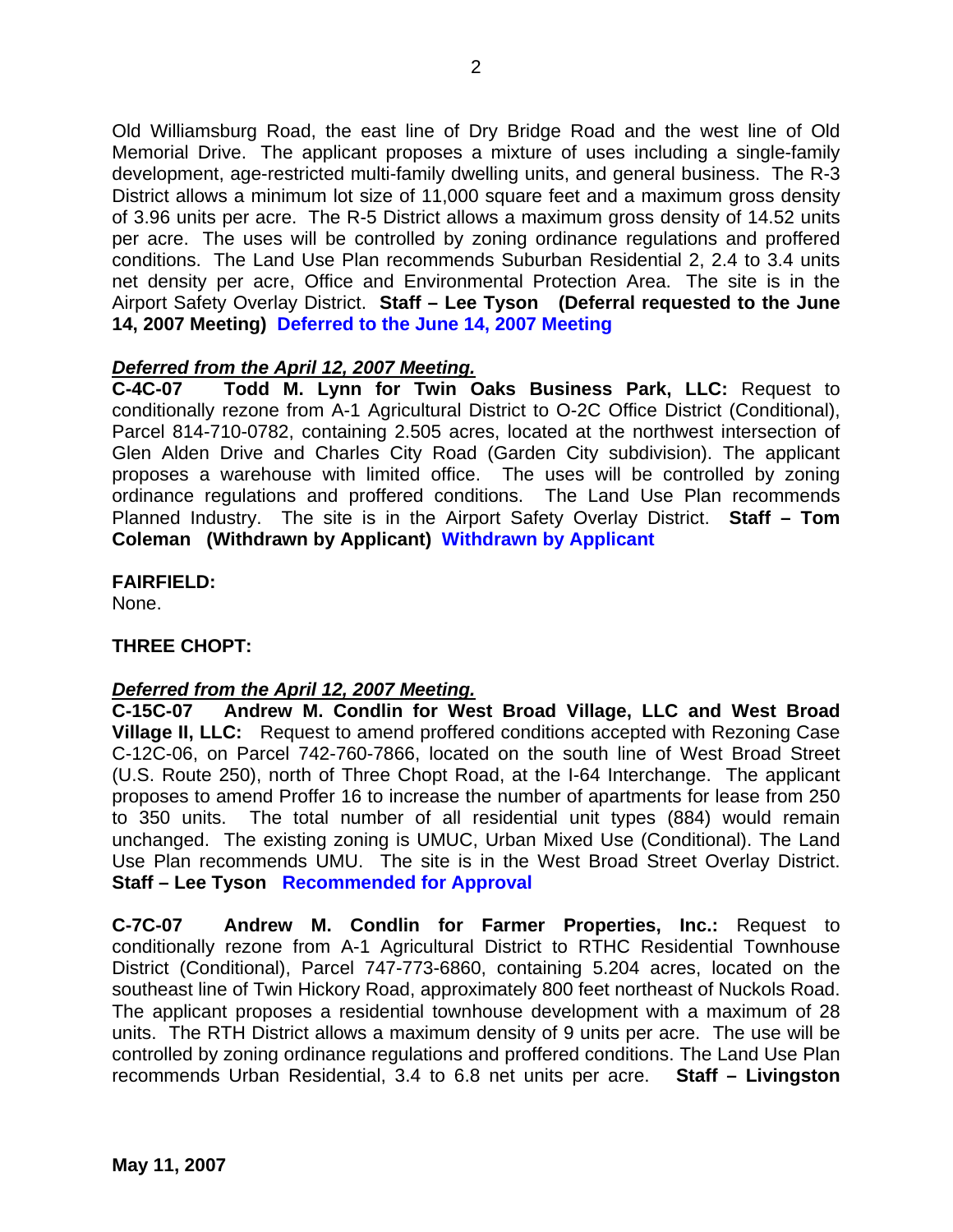**Lewis (Deferral requested to the June 14, 2007 Meeting) Deferred to the June 14, 2007 Meeting** 

**P-5-07 The Wilton Companies:** Request for a Provisional Use Permit under Sections 24-58.2(a), 24-120, and 24-122.1 of the County Code in order to extend hours of operation to 3:00 a.m. on Saturdays and Sundays for a proposed Silver Diner in Wilton Square, on Parcel 748-760-6957, located at the northeast intersection of West Broad Street (U. S. Route 250) and Cox Road. The existing zoning is B-2C Business District (Conditional). The Land Use Plan recommends Commercial Concentration. **Staff – Lee Tyson Recommended for Approval**

#### **TUCKAHOE:**

#### *Deferred from the April 12, 2007 Meeting.*

**C-19C-07 John G. Adamson:** Request to conditionally rezone from R-1 One-Family Residence District to O-2C Office District (Conditional), Parcel 742-742-7724, containing approximately 1.06 acres, located on the north line of Patterson Avenue (State Route 6) at Otlyn Road. The applicant proposes a professional office. The use will be controlled by zoning ordinance regulations and proffered conditions. The Land Use Plan recommends Environmental Protection Area. **Staff – Livingston Lewis Recommended for Approval** 

**C-21C-07 The Rebkee Company:** Request to conditionally rezone from B-2C and B-3C Business Districts (Conditional) to B-2C Business District (Conditional), Parcels 738-742-5943, 738-742-6844 and 738-742-9542, containing approximately 2.59 acres, located on the north line of Patterson Avenue (State Route 6) between Careybrook and Lauderdale Drives. The applicant proposes a CVS Pharmacy and other retail uses. The uses will be controlled by zoning ordinance regulations and proffered conditions. The Land Use Plan recommends Commercial Concentration and Environmental Protection Area. **Staff – Tom Coleman (Deferral requested to the June 14, 2007 Meeting) Deferred to the June 14, 2007 Meeting** 

#### **BROOKLAND:**

#### *Deferred from the March 15, 2007 Meeting.*

**C-64C-06 Jennifer D. Mullen for Wistar Creek, LLC:** Request to conditionally rezone from R-3 One-Family Residence District to RTHC Residential Townhouse District (Conditional), Parcels 767-750-8298, 767-751-8651, 768-750-0490, 768-751- 0638, 768-751-2435, 768-751-4119, and 768-751-1362 containing 24.46 acres, located on the south line of Wistar Road approximately 142 feet west of Walkenhut Drive. The applicant proposes a residential townhouse development with a maximum of 130 dwelling units, an equivalent density of 5.31 units per acre. The maximum density allowed in the RTH District is 9 units per acre. The use will be controlled by zoning ordinance regulations and proffered conditions. The Land Use Plan recommends Suburban Residential 2, 2.4 to 3.4 units net density per acre, and Office. **Staff – Lee Tyson (Deferral requested to the June 14, 2007 Meeting) Deferred to the June 14, 2007 Meeting**